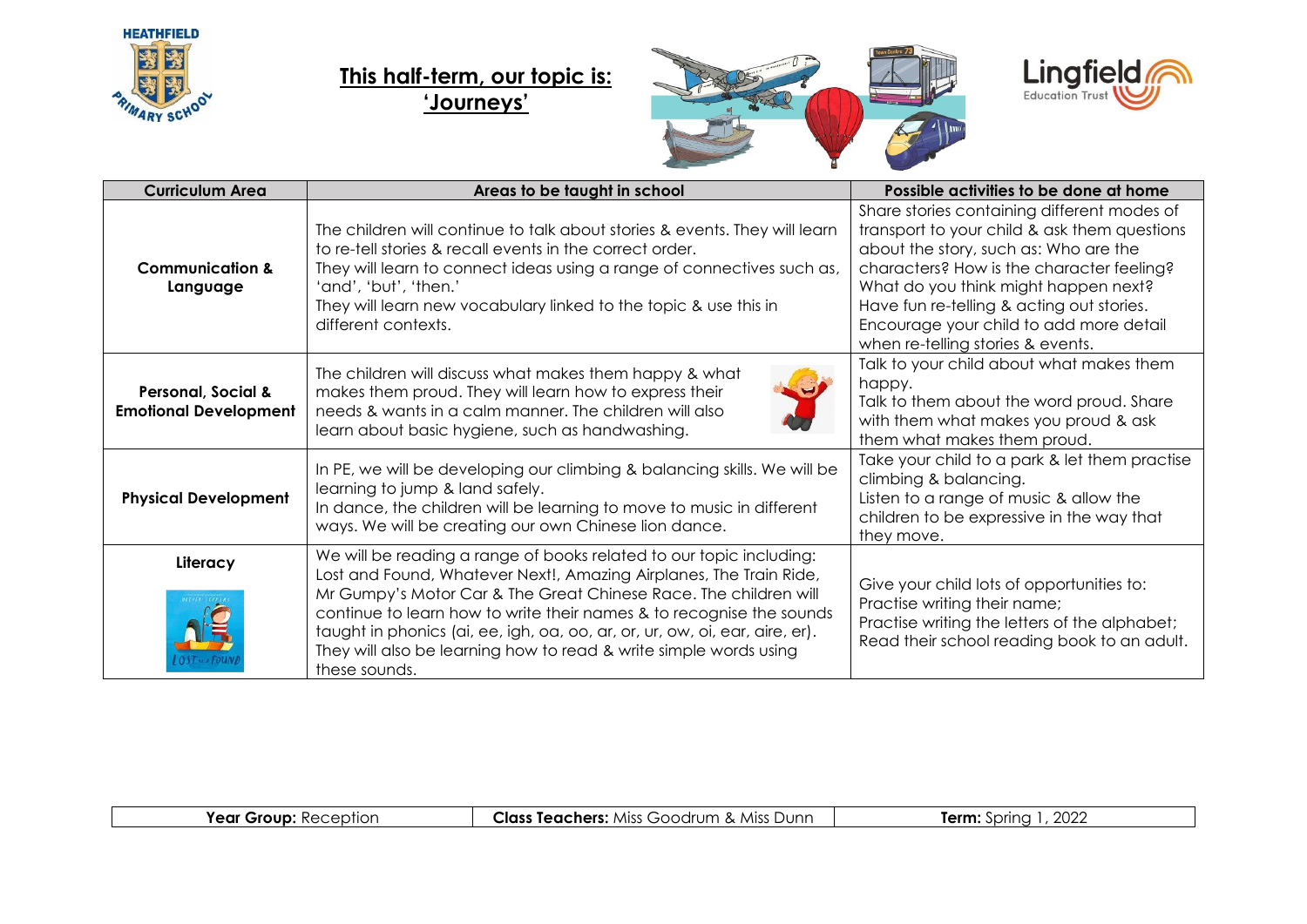

## **This half-term, our topic is: 'Journeys'**





| <b>Mathematics</b>                  | The children will develop their understanding of numbers within<br>7 including simple addition & subtractions. We will also be<br>learning about doubling & halving.<br>The children will be learning about length, weight & capacity<br>too.                                                                                                                          | Explore different ways of making the number<br>7 such as 2 plus 5.<br>Compare the length & weight of objects<br>using the terms; longer, shorter, heavier,<br>lighter.<br>Explore capacity in the bath using a range<br>of containers of different size. |
|-------------------------------------|------------------------------------------------------------------------------------------------------------------------------------------------------------------------------------------------------------------------------------------------------------------------------------------------------------------------------------------------------------------------|----------------------------------------------------------------------------------------------------------------------------------------------------------------------------------------------------------------------------------------------------------|
| <b>Understanding the World</b>      | The children will be exploring floating/sinking &<br>freezing/ melting. They will also be<br><b>Floot</b><br>investigating ramps & vehicles by exploring the<br>questions: Which size vehicle will travel the<br>furthest? Will the vehicle travel further if the<br>ramp is higher? On which surface will the car<br>travel the furthest?                             | Let your child explore which objects float &<br>which objects sink.<br>Make a ramp from cardboard & investigate<br>how far toy vehicles travel.                                                                                                          |
| <b>Expressive Arts &amp; Design</b> | The children will learn a range of gross & fine motor skills through<br>activities linked to our topic. These will include making a boat that<br>floats, making a Chinese dragon & making a moving vehicle. The<br>children will progress towards making a moving vehicle in small steps,<br>starting by researching, then designing &, finally, making their vehicle. | Give your child opportunities to:<br>Make a train from a range of shapes;<br>Make a hot air balloon using a paper plate;<br>Make a car from recyclable materials.                                                                                        |

| Year<br>Grour<br>$\overline{u}$<br>اשווע | Class<br>Dunr<br>drum<br>$\sim$<br>.<br>Tedchers:<br><b>AIL</b><br>$\alpha$<br>71 JI JI | מממ<br>.arm<br>inrina<br>LVL. |
|------------------------------------------|-----------------------------------------------------------------------------------------|-------------------------------|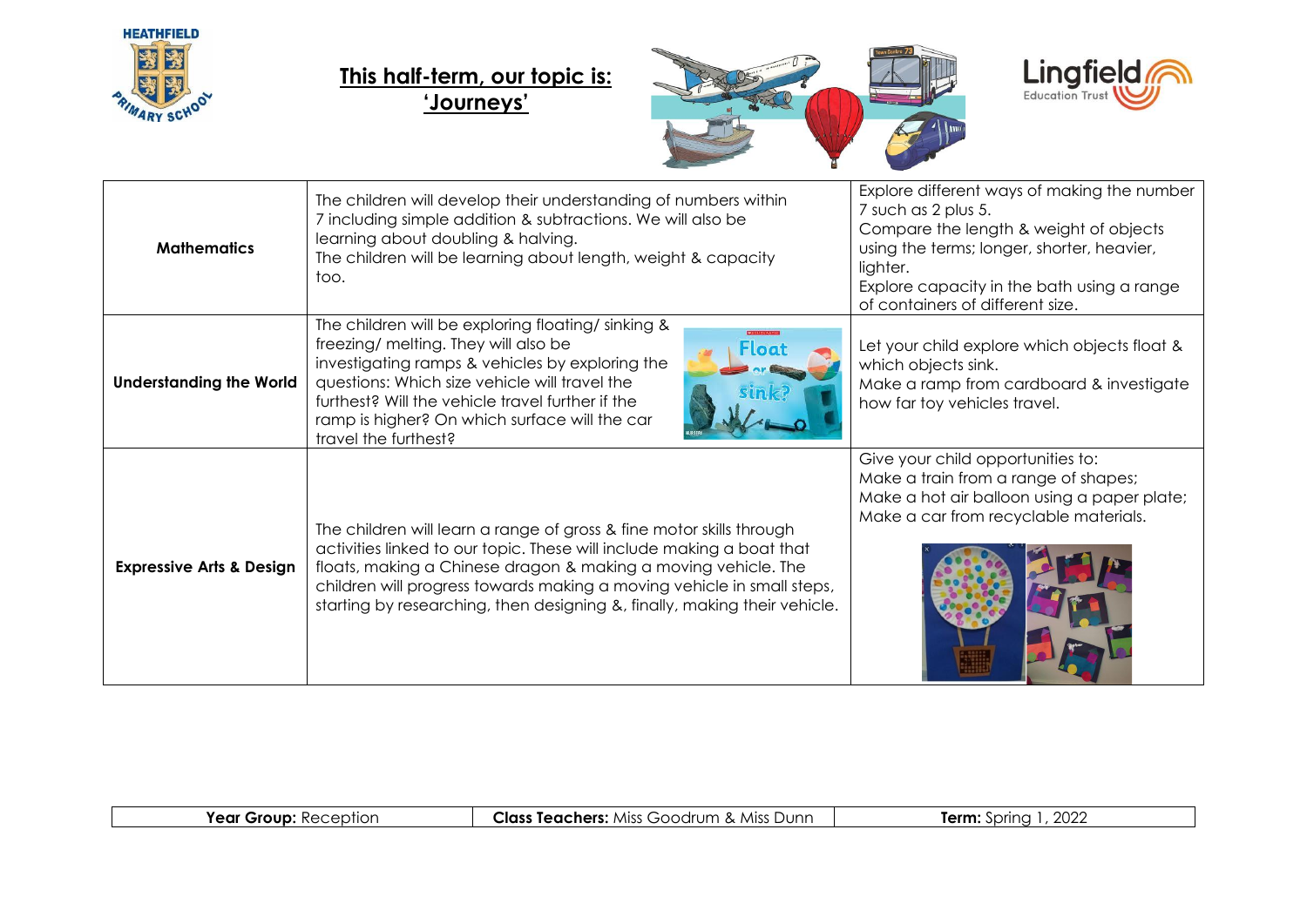

## **This half-term, our topic is: 'Growing'**





| <b>Curriculum Area</b>                                        | Areas to be taught in school                                                                                                                                                                                                                                                                                                                                                                                     | Possible activities to be done at home                                                                                                                                                                                                                                                                                                                                        |
|---------------------------------------------------------------|------------------------------------------------------------------------------------------------------------------------------------------------------------------------------------------------------------------------------------------------------------------------------------------------------------------------------------------------------------------------------------------------------------------|-------------------------------------------------------------------------------------------------------------------------------------------------------------------------------------------------------------------------------------------------------------------------------------------------------------------------------------------------------------------------------|
| <b>Communication &amp;</b><br>Language                        | The children will continue to talk about stories & events linked to our<br>topic. They will learn to re-tell stories & recall events in the correct<br>order.<br>They will learn to connect ideas using a range of connectives such as,<br>'and', 'but' & 'then.'<br>They will learn new vocabulary linked to the topic & use this in<br>different contexts.                                                     | Share stories with your child. See the Literacy box<br>below for the stories we will be covering in class.<br>Discuss the story with your child & ask questions<br>such as: Who are the characters? How is the<br>character feeling? What do you think might<br>happen next?<br>Please remember to read with your child three<br>times each week & sign their reading record. |
| <b>Personal, Social &amp;</b><br><b>Emotional Development</b> | The children will discuss making healthy food choices.<br>They will learn about healthy & unhealthy food, fruit &<br>vegetables, & how to make a healthy food choice.                                                                                                                                                                                                                                            | Talk to your child about the fruits & vegetables<br>you are cooking with or eating at home.<br>Talk to them about making a healthy choice for<br>a snack.<br>Encourage your child to try some new healthy<br>foods.                                                                                                                                                           |
| <b>Physical Development</b>                                   | In PE, we will be exploring dance. We will be learning a range of<br>nursery rhymes & adding actions to them. These nursery rhymes<br>include: Humpty Dumpty, Jack & Jill, Hickory Dickory Dock & Little Miss<br>Muffet. We will also be thinking about dinosaurs & how we can move<br>like different kinds of dinosaur.                                                                                         | Sing some nursery rhymes with your child. Have<br>fun making up actions & dances to accompany<br>the rhymes.                                                                                                                                                                                                                                                                  |
| Literacy                                                      | We will be reading a range of books related to our topic including:<br>'The Teeny Weeny Tadpole', 'Farmer Duck', 'Whose Baby?', 'Titch',<br>'Handa's Surprise' & 'The Enormous Turnip'. The children will continue<br>to develop their letter formation & to recognise the sounds taught in<br>phonics. They will also continue how to read & write words using these<br>sounds & use them in a simple sentence. | Give your child lots of opportunities to: Practise<br>writing their name;<br>Practise writing the letters of the alphabet;<br>Read their school reading books to an adult.                                                                                                                                                                                                    |

| <b>Year Group:</b><br>Reception | Class<br><b>s Teachers:</b> Miss Goodrum.<br>Miss<br>Dunn<br>$\sim$ | . 2022<br>Term:<br>$\sum$ |
|---------------------------------|---------------------------------------------------------------------|---------------------------|